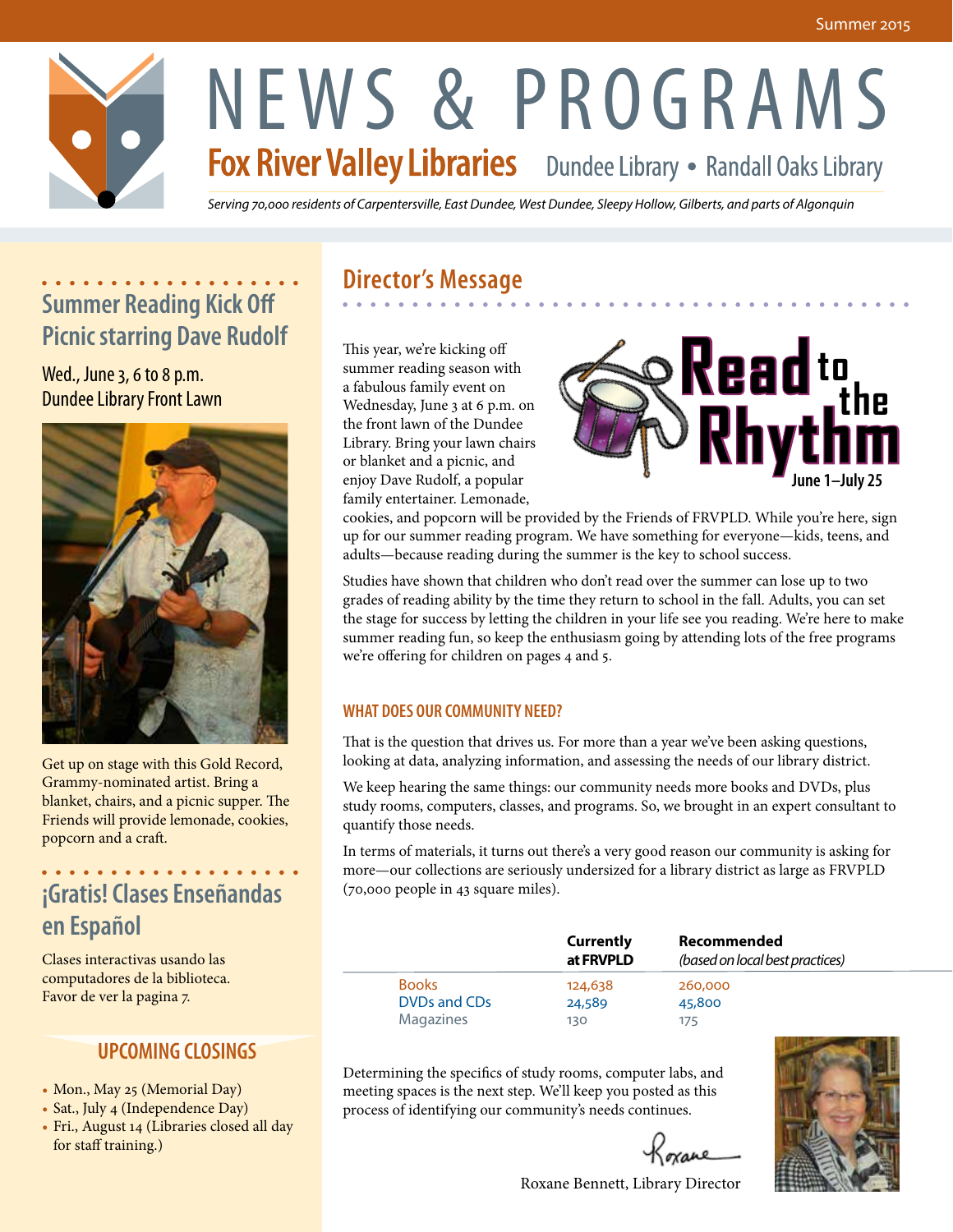#### **Minecraft Meetup (NR)**

• Thursdays: June 11, July 9, and Aug. 13, 6:30 to 7:30 p.m. Dundee Bring your device and make new Minecrafting friends.

#### **Just Dance-athon (R)**

• Thurs., June 18, 2 p.m. Dundee

Let the music take control—grab some friends and show off your dance moves while playing the Just Dance video game.

#### **Teen Lock In (R)**

• Fri., June 26, 6 to 9 p.m. Dundee

It's an after-hours teen takeover; pizza and games are much more fun when the library is closed!

#### **Makey Makey Music for Teens (R)**



• Fri., July 10, 3 to 4:30 p.m. Dundee Create musical art using Makey Makey circuit boards.

#### **I YA Book Party (R)**

• Mon., Aug. 3, 6:30 p.m. Dundee

Discuss your favorite authors and books, answer trivia questions, and learn about upcoming releases.

#### **Stop Motion Movie Making (NR)**



• Mon., Aug. 17, 4 to 5 p.m. Randall Oaks Learn the basics of stop motion videos using Stykz; explore other apps for stop motion projects.

#### **Computer Programming with Scratch and PicoBoards**

• Thurs., Aug. 27, 6:30 p.m. to 8 p.m. Dundee Learn how to make projects come to life using Scratch, a graphical programming language, and PicoBoards. Hands-on. Grades 4-12.

(R) Register at www.frvpld.info /(847) 428-3661, press 3 / In Person (NR) No registration required.



Remix discarded cassette tapes and CDs into colorful art and useful objects. Grades 5-12



#### **CD Art (R)**

• Thurs., June 4, 2 p.m. Dundee • Fri., June 19, 2 p.m. Randall Oaks Create small works of art using paint and etching techniques on CDs.

#### **Cassette Tape Wallets (R)**

• Thurs., June 11, 2 p.m. Dundee • Fri., June 12, 2 p.m. Randall Oaks

Convert cassette tapes into handy, vintage-looking wallets.

#### **CD Weaving (R)**

• Thurs., June 25, 2 p.m. Dundee

• Thurs., July 9, 2 p.m. Randall Oaks Modify old CDs into handheld looms; use yarn scraps to produce beautiful designs.

#### **CD Mosaic Picture Frames (R)**

- Thurs., July 16, 2 p.m. Dundee
- Thurs., July 23, 2 p.m. Randall Oaks Transform plain picture frames with shattered CDs.

#### June 1–July 25

Sign up for the "Read to the Rhythm" Summer Reading Club. Fill out Recommended Read entries for a chance in the weekly gift card drawings. All finishers receive a paperback book.



## **GROUPS**

All teen groups meet at the Dundee Library.

## **Competitive Gaming(NR)**

• Wednesdays: June 3, July 1, Aug. 5, 6:30 p.m.

Compete in Tekken, SoulCalibur, Street Fighter, Super Smash Bros. and more. Bring your own games and controllers or use ours.

## **Maker Club (R)**



• Saturdays: June 6, July 11, Aug. 1, 2 p.m.

Design 3D objects, create, transform, build, craft, sew, paint, draw, engineer. We'll have a project or bring your own. Grades 5-12.

## **Teen Gaming Club (NR)**

• Wed., June 17, 3 p.m.



- 
- Wed., July 15, 3 p.m. • Sat., Aug. 22, 2 p.m.

Hang out and play Xbox 360, WiiU, and PS3.

Bring your DS/3DS and battle each other, or bring your Yu-Gi-Oh and Magic cards.

#### . . . . . . . . . . . **Anime Club (NR)**

- Tues., June 23, 3 p.m.
- Tues, July 28, 3 p.m.
- Tues, Aug. 25, 7 p.m.

Weigh in on your favorite manga, make buttons and crafts, play games. Share ideas for future events and meet other anime fans.

*Teen programs are for grades 6-12 unless otherwise noted. Questions? Email Danielle at dpacini@frvpld.info.* 

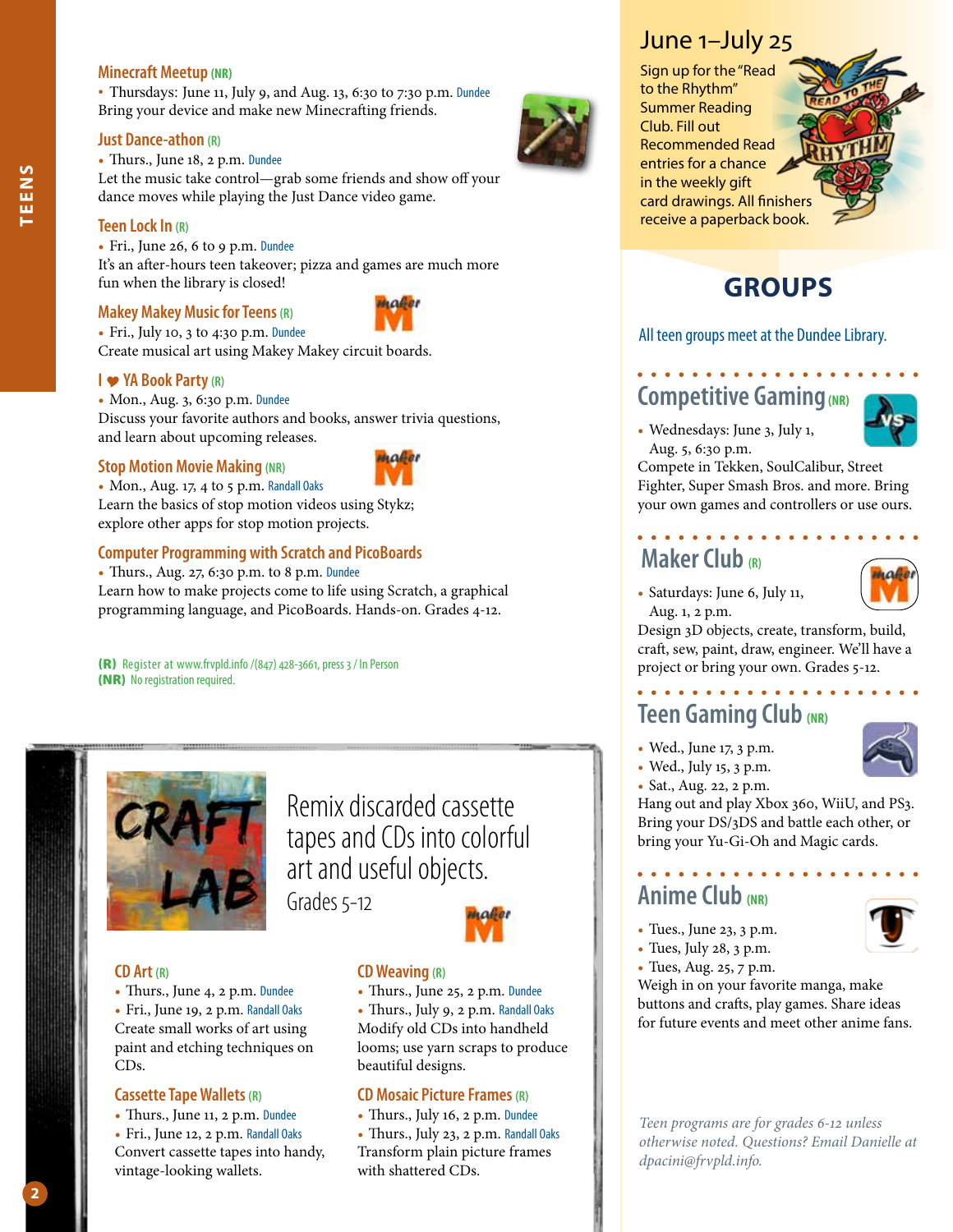

*Sign up in person at the Dundee Library or the Randall Oaks Library.*

## **THIS YEAR'S CHALLENGE: READ SOMETHING EVERY SINGLE DAY!**

Do you like to read books? That's fine! Prefer audiobooks? That's fine too! E-books are more your style? Excellent! Magazines? Websites? Newspapers? It all counts. Just read every day, and mark it in your groovy reading log.

**Kids**

**Adults**

Earn weekly prizes and extra tickets for a special drawing with lots of chances to win fun toys and games. All finishers receive a free book.

Fill out Recommended Read entries for weekly gift card drawings. Finishers receive a free paperback. **Teens**

> Enter weekly drawings by filling out Recommended Read entries. Finishers receive a prize and a grand prize drawing entry for gift cards and other prizes.

#### **Utility Bill Clinic (R)**

• Monday, June 1, 6 p.m. Dundee

Bring your gas, electric, and telephone bills for a free, oneon-one consultation with Citizens Utility Board experts, who will give tips on how to cut them. *Esta presentación se llevara acabo en inglés, pero habra representante de habla hispana para responder a sus preguntas.*

#### **Stay and Crochet (or Knit!) (NR)**

• Fridays: June 5, July 3, Aug. 7, 10 a.m. Dundee Meetup group for yarn crafters interested in meeting other people and sharing their projects.



World Wide Knit in Public Day is June 13. Grab your bag and head for the Dundee Library. We'll set aside a circle of chairs just for you!

(R) Register at www.frvpld.info /(847) 428-3661, press 3 / In Person provided. Adults 18 and up. (NR) No registration required.

#### **Filing For Social Security:**

#### **Flexibility and Choices for Your Retirement Income (R)**

• Tuesday, June 9, 7 p.m. Dundee

Find out about the different filing options available to married couples, divorced individuals, and widows, which can often provide monthly lifetime social security payments higher than the standard filing options that are typically selected. Workbooks will be provided to each attendee.

#### **Murder: A Mystery Party! (R)**

• Friday, July 24, 7 to 9 p.m. Randall Oaks For this after hours event, library staff have cooked up a dish ripe with music, mystery, and murder....Can you solve the case and point out the killer? Costumes and/or dressy attire is encouraged. Light refreshments will be

## **LITERARY CLUBS**

#### **Dundee Library Book Club (NR)** Dundee

Gatherings are on the last Wednesday of the month at 1:30 p.m. and 7 p.m. Copies of the discussion books are available for pick up five weeks before the meetings. Questions? Call Anna at (224) 699-5836.

- June 24: *Russian Winter* by Daphne Kalotay
- July 29: *An Officer and a Spy* by Robert Harris
- Aug. 26: *The Promise* by Ann Weisgarber

#### **Grupo de Lectores del Valle de Fox (NR)** Dundee

El grupo se reune el jueves, 25 de junio, 30 de julio y 27 de agosto, de 7 a 8:30 p.m. El grupo se fundó en parte para animar a más personas a participar en la superación personal. Para más información, llame Juana, (847) 409-0648

o grupodelectores44@gmail.com. Encuéntrenos en Facebook.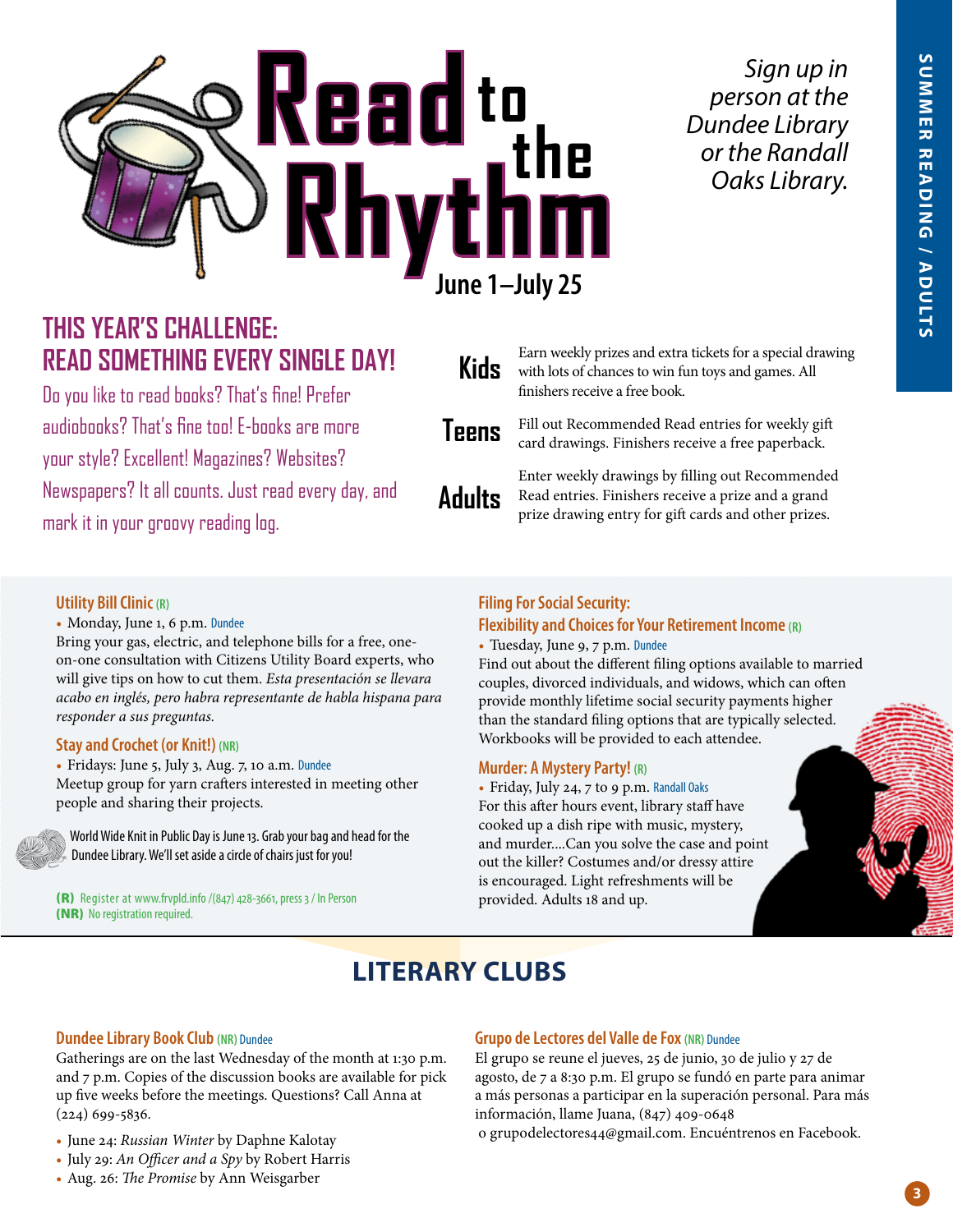

## **All Ages**

#### **Tea & Crumpets with Paddington Bear (NR)**

• Tues., Aug. 4, 6:30 to 7:15 p.m. Randall Oaks Bring a favorite stuffed animal, enjoy teatime (juice), stories, and an overnight stay for stuffed animals.

#### **Musical Movie Mondays (NR)**

• Mondays at 2 p.m. Dundee Enjoy a free musical movie and fresh popcorn.

- June 1 Beauty and the Beast (G; 1 hr. 24 min.)
- June 8 Curly Top (G; 1 hr. 14 min.)
- June 15 Wizard of Oz (G; 1 hr. 41 min.)
- June 22 Calamity Jane (NR; 1 hr. 42 min.)
- June 29 An American Tail (G; 1 hr. 22 min.)
- July 6 Oliver (G; 2 hr. 31 min.)
- July 13 Jungle Book (G; 1 hr. 19 min.)
- July 20 Tom Sawyer (G; 1 hr. 39 min.)

## **Early Childhood**

#### **A Symphony of Sand and Water (NR)**

• Thursdays, June 4 and June 11, 11:30 a.m. to 12:30 p.m. Randall Oaks

Mix and measure, dump and scoop using our sand and water activity table. Outside only program, weather permitting. Ages 2-5 with a caregiver.

#### **Jungle Obstacle Course (R)**

**4**

• Wed., July 29, 10 to 10:45 a.m. Dundee Journey through a jungle obstacle course. Birth–age 5 with caregiver.

## **A Concert of Crafts @ Randall Oaks** (NR)

• Tuesdays, June  $2 -$  July 21, 2 to 4 p.m. We'll have all the materials and instructions so you can have all the fun. While supplies last. Kindergarten and up.

**to June 1–July 25**<br> **The** Sign up for the summer reading program in person at the Dundee Library or the Randall Oaks Library. See page 3 for more info.

## **Preschool-Kindergarten**

#### **Hop, Skip, and Dance (R)**

• Tue., June 2, 3 to 3:45 p.m. Dundee Children and caregivers can dance to the beat and cool down with a musical craft.

#### **Melodies and Magic (R)**

• Wed., June 10, 10:30 to 11:15 a.m. Dundee Come learn how to do some magic tricks and create some magical melodies.

#### **Musical Mayhem Preschool Party (R)**

• Fri., June 12, 10:30 a.m. to noon Dundee Preschoolers and their families will enjoy stories, musical fun, snacks, and a whistling bird craft.

#### **SIEM Music Science (R)**

• Tues., July 28, 10 to 11 a.m. Dundee Experiment with sounds and your sense of hearing; make your very own kazoo.

#### **CARdboard Drive-In (R)**

• Fri., Aug. 7, 2 to 3:30 p.m. Dundee Build your own car out of cardboard; then enjoy a drive-in movie.

#### **Kindergarten Kickoff Party (R)**

• Sat., Aug. 15, 10 to 11 a.m. Dundee Getting ready to start Kindergarten? Hone your kindergarten skills with games, snacks, and a kinder-tastic craft.

#### **Noisy Storytelling (R)**

• Mon., Aug. 17, 4 to 5 p.m. Dundee Help make our stories come alive with sound effects and instruments.

## **Preschool – Grade 3**

#### **Disney Dance and Sing Along (R)**

• Sat., June 13, 10 to 10:45 a.m. Dundee Sing and dance to some of our favorite Disney songs. Dress-up is encouraged!

#### **Dinosaur Dig (R)**

• Thurs., Aug. 13, 2 to 3 p.m. Dundee Excavate dinosaur bones and dig into a prehistoric snack.

# popcorn and a craft.

Summer Reading

Starring Dave Rudolf

brought to you by the Friends of the Library

Kick-Off Picnic

Wed., June 3, 6 to 8 p.m. Dundee Library Front Lawn

Get up on stage with this Gold Record, Grammy-nominated artist. Bring a blanket, chairs, and a picnic supper. Enjoy lemonade, cookies,

## **Grades 1-3**

#### **Ocean Rhythms (R)**

• Wed., June 24, 10 to 11 a.m. Dundee Experiment with rhythms of the ocean and make a wave runner boat for a regatta race right here at the library.

#### **Summertime Sockhop (R)**

• Fri., June 26, 2 to 3 p.m. Dundee Learn 1950's trivia and dances, then join a hula hoop contest.

#### **Beat of the Earth (R)**

• Thurs., July 2, 2 to 3 p.m. Dundee

• Wed., July 22, 2 to 3 p.m. Randall Oaks Explore Earth's natural rhythms and construct a volcano.

#### **Composing in Water Color (R)**

• Sat., July 11, 1 to 3 p.m. Randall Oaks Make your own beautiful stained-glassstyle painting using water colors, special paper, and tape.

#### **Read to a Dog (R)**

• Thurs., July 16, 10 to 11 a.m. Dundee Sign up for a 10-minute slot to read to a certified therapy dog.

#### **Squishy Circuits (R)**

• Tues., Aug. 4, 2 to 3 p.m. Randall Oaks

• Wed., Aug. 5, 2 to 3 p.m. Dundee Make animals with glowing LED eyes using conductive dough.

#### **Kid Writer's Club (R)**

• Sat., Aug. 8, 2 to 3 p.m. Dundee Make noisy poems with sounds, games, and creative fun.



(R) Register at www.frvpld.info /(847) 428-3661, press 2 / In Person (NR) No registration required.







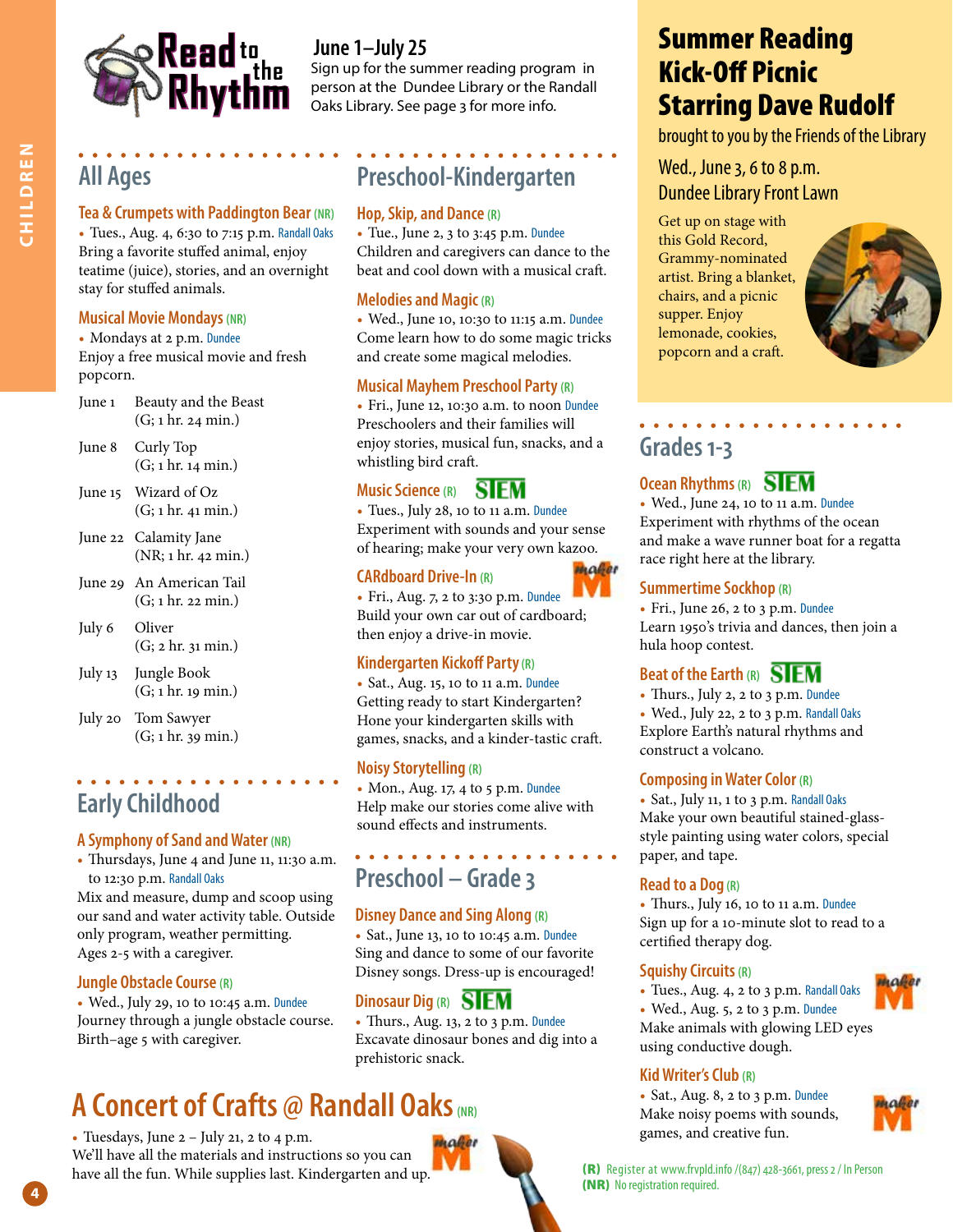# CHILDREN **CHILDREN**

## **Special Events**

#### **Library Sleepover (R)**

• Fri., June 5, 7 p.m. to Sat., June 6, 7 a.m. Dundee Bring a sleeping bag, pillow, and flashlight and spend the whole night at the library! For Grades 2-6.

#### **The C.A.K.E. Village Presents African Drum and Dance (NR)**

- Sat., June 20, 10 to 11 a.m. Dundee
- Sat., June 27, 10 to 11 a.m. Randall Oaks

Learn the why and the how of African drumming and dance as you join the fun with this talented group. For families.

#### **You Write the Song with Justin and Liam (R)**

- Sat., July 18, 10 to 10:45 a.m. Dundee
- Sat., July 18, 11:30 a.m. to 12:15 p.m. Randall Oaks

Create your own song using the four S's of songwriting that have made Justin and Liam a successful composing team. For Grades 2-6.

#### **Elgin Symphony Orchestra Presents Peter and the Wolf (NR)**

- Sat., July 25, 10 to 10:45 a.m. Dundee
- Sat., July 25, 11:30 a.m. to 12:15 p.m. Randall Oaks

During this concert, each instrument represents a character in the story - Peter, the cat, the duck, the bird, Grandpa, and of course, the wolf. For families.

#### . . . . . . . . . . . . . **Family Programs**

#### **Summer Inspiration Theater (NR)**

• Tues., June 23, 11:30 a.m. to noon Dundee Children from Immanuel Lutheran's Summer Youth Theatre will present songs from "The Lion King Experience."

#### **Music Around the World (R)**

• Fri., July 24, 2 to 4 p.m. Dundee Discover music from various countries with our interactive museum. Then make an instrument from the country of your choice.

#### **Family Dance Party! (NR)**

- Mon., Aug. 10, 10 to 10:30 a.m. Randall Oaks
- Tues., Aug. 11, 6:30 to 7 p.m. Dundee
- Wed., Aug. 12, 10 to 10:30 a.m. Dundee
- Mon., Aug. 24, 10 to 10:30 a.m. Randall Oaks
- Tues., Aug. 25, 6:30 to 7 p.m. Dundee
- Wed., Aug. 26, 10 to 10:30 a.m. Dundee
- Birth–age 5 with a caregiver.

. . . . . . . . .

## **Grades 1-6**

#### **Rhythm Races (Library Olympics) (R)**

• Fri., June 19, 2 to 3:30 p.m. Dundee Make new friends by joining our teams, having fun, and winning awards.

#### **Bebop Bingo (R)**

• Fri., July 10, 10 to 11:30 a.m. Dundee • Fri., July 10, 2 to 3:30 p.m. Randall Oaks Play bingo with a musical theme. (Caregivers welcome.)

## **Storytimes June1 through July 25**

#### **BYOB Baby (0-11 months) (NR)**

- Tuesdays, 10 to 10:30 a.m. Randall Oaks
- Wednesdays, 10 to 10:30 a.m. Dundee

#### **Wonderful Ones (12-23 months) (NR)**

- Mondays, 10 to 10:30 a.m. Dundee
- *Stay for Free Play at 10:30 a.m.*
- Wednesdays, 10 to 10:30 a.m. Randall Oaks

#### **Free Play (Birth to 6 years old)** (NR)

• Mondays, 10:30 to 11:30 a.m. Dundee Children can enjoy, puzzles, books, blocks, and riding toys while adult caregivers visit.

#### **Tremendous Twos (24-35 months) (NR)**

- Tuesdays, 10 to 10:30 a.m. Dundee
- Fridays, 10 to 10:30 a.m. Randall Oaks

#### **Preschool Fables & Fun (36 months to Pre-K) (R)**

- Tuesdays, 10 to 10:45 a.m. Dundee
- Wednesdays, 3:30 to 4:15 p.m. Dundee
- For children comfortable attending alone. Stories and crafts.

#### **Bilingual Storytime/Cuentos Bilingües (All Ages) (NR)**

• Tuesdays, 6:30 to 7 p.m. / Martes, 6:30 to 7 p.m. Dundee Children of all ages will enjoy stories and songs in English and Spanish. / Niños de todas edades gozaran cuentos y canciones en español e inglés.

#### **Family Pajama Storytime (All Ages) (NR)**

• Thursdays, 6:30 to 7 p.m. Dundee Even more fun when wearing pajamas.

#### **Monday Storytime @ Randall Oaks (All Ages) (NR)**

• Mondays, 10:30 to 11 a.m. Randall Oaks

**Grades 4-6** 

#### **Minecraft Meetup (NR)**

• Thursdays: June 11, July 9, and Aug. 13, 6:30 to 7:30 p.m. Dundee

Bring your device and make new Minecrafting friends. No Creepers!

#### **Meet a Musical Instrument (R)**

• Thurs., June 25, 10 to 11 a.m. Dundee Get to know some real musical instruments and play a few, too!

#### **Makey Makey Music (R)**

• Wed., July 8, 2 to 3:30 p.m. Randall Oaks

• Fri., July 17, 3 to 4:30 p.m. Dundee Create musical art using conductive materials such as paint, aluminum foil and Play-Doh with Makey Makey Circuit Boards.

#### **Musical Art (R)**

- Mon., July 13, 1 to 1:45 p.m. Randall Oaks
- Tues., July 14, 4:30 to 5:15 p.m. Dundee

Express yourself through art using upcycled musical materials.



#### **Techie Take-Apart (R)**

• Sat., Aug. 22, 10 to 11:30 a.m. Dundee

Take apart household items to see how they work. Safety equipment and tools provided.









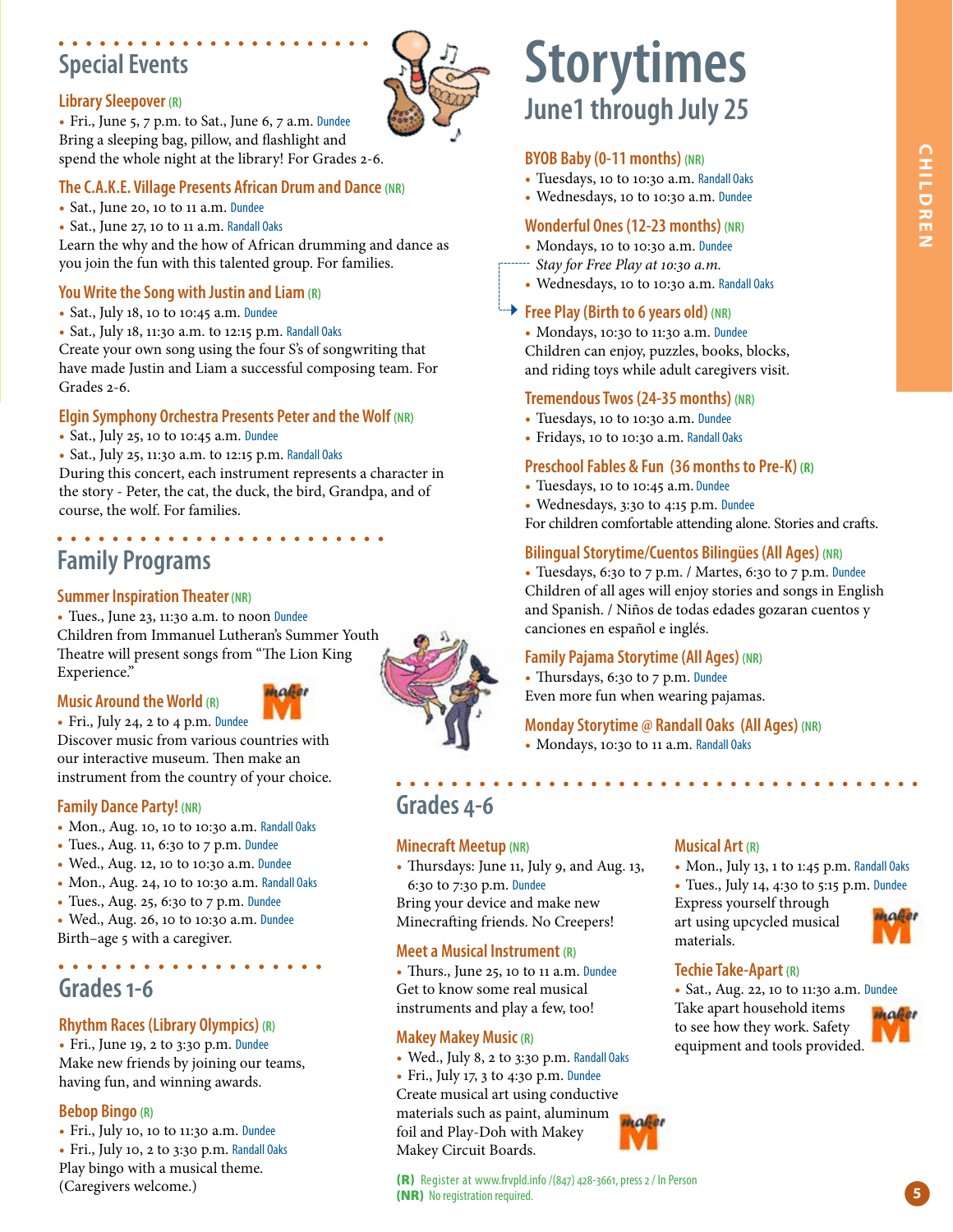

# **3D Printing**

*Explore how to create designs for 3D printing using Tinkercad and Sketchup in these hands-on classes. Basic Internet and computer skills needed.*

#### **Intro to 3D for Kids (Grades 4-6) (R)**

- Mon., June 15, 6:30 to 8:30 p.m. Dundee
- Mon., Aug. 3, 2 to 4 p.m. Dundee

Children below fourth grade may attend if accompanied by an adult.

#### **Intro to 3D for Teens (Grades 7-12) (R)**

- Wed., June 17, 6:30 to 8:30 p.m. Dundee
- Tues., Aug. 4, 6:30 to 8:30 p.m. Dundee

#### **Intro to 3D for Adults (R)**

- Thurs., June 18, 6:30 to 8:30 p.m. Dundee
- Thurs., Aug. 6, 6:30 to 8:30 p.m. Dundee

#### **3D Printing Drop-In (NR)**

- Thurs., June 11, 6:30 to 8:30 p.m. Dundee
- Tues., July 7, 6:30 to 8:30 p.m. Dundee
- Thurs., July 23, 6:30 to 8:30 p.m. Dundee
- Thurs., Aug. 20, 6:30 to 8:30 p.m. Dundee **Intro to 3D for Everyone (R)**
- Sat., June 13, 2 to 4 p.m. Randall Oaks

# **One on One**

#### **One-on-One Tech Help (R)** Dundee

Schedule a free one-on-one session for help with e-readers, mobile devices, library resources, or computer programs. Call Jason Pinshower at (224) 699-5835 or email jpinshower@frvpld.info. Also available in Spanish.

# **Read to the Rhythm 3D Printing Contest**

Design a stage for our band and win prizes! Deadline is July 25

We fired up the 3D printer and created a band to

"Read to the Rhythm"...the only problem is that they need a place to play. We need your help in designing a stage for our band.

The stage should be a maximum size of 3 inches tall, 3 inches long and 3 inches wide to accommodate our band. You may consider creating a detached roof as a separate file to allow you to print in 2 colors.

Prizes will be awarded to 1st place winners in each category: Grades 1 -5, Grades 6 -8, Grades 9 -12, age 18 and above.

To submit a design, visit the 3D Printing page at www.frvpld.info or stop by either library for the official 3D Print Request Form.

#### **Computer Basics**

*Hands-on, beginner level classes using FRVPLD computers.* 

**Learn the Mouse and Keyboard (R)**

- Mon., July 27, 2 to 3:30 p.m. Dundee **Intro to the Internet (R)**
- Wed., July 29, 2 to 3:30 p.m. Dundee

**Get the Most Out of Email (R)**

• Thurs., July 30, 2 to 3:30 p.m. Dundee

#### **Intro to Microsoft Office**

*Hands-on, beginner level classes using FRVPLD computers. Basic computer skills required.*

#### **Word 2010 (R)**

- Mon., June 8, 7 to 8:30 p.m. Dundee **Excel 2010 (R)**
- Mon., June 22, 7 to 8:30 p.m. Dundee **PowerPoint 2010 (R)**
- Mon., June 29, 7 to 8:30 p.m. Dundee

#### **Intermediate Microsoft Office**

*Hands-on classes using FRVPLD computers. Basic knowledge of these programs required.*

#### **Word 2010 (R)**

• Mon., July 13, 7 to 8:30 p.m. Dundee **Excel 2010 (R)**

• Mon., July 20, 7 to 8:30 p.m. Dundee

#### **Device and Web Tool Demos**

*No computer skills are necessary for these technology demonstrations.*

#### **Get Crafty with Etsy (R)**

• Wed., Aug. 12, 6:30 to 7:30 p.m. Randall Oaks

#### **Resume and Job Search (R)**

• Fri., Aug. 21, 2 to 3:30 p.m. Dundee

#### **Specialty Classes**

*Hands-on classes using FRVPLD computers. Basic computer skills required.*

#### **Word 2010: Mail Merge (R)**

• Mon., Aug. 10, 7 to 8:30 p.m. Dundee **Boost Your Productivity with Google Drive (R)**

• Thurs., Aug. 13, 7 to 8:30 p.m. Dundee Free gmail account required.

#### **Excel 2010: Pivot Tables (R)**

• Mon., Aug. 17, 7 to 8:30 p.m. Dundee **Pump Up Your Presentation With Prezi (R)**

• Mon., Aug. 24, 7 to 8:30 p.m. Dundee

#### **Computer Programming with Scratch and PicoBoards (R)**

• Thurs., Aug. 27, 6:30 p.m. to 8 p.m. Dundee Learn how to make projects come to life using Scratch, a graphical programming language, and PicoBoards. Grades 4-12.

#### **Social Media**

*No computer skills are necessary for these technology demonstrations.*

#### **Advanced #Twitter4Business (R)**

• Thurs., June 11, 8 to 10 a.m. Dundee Move beyond just tweeting and learn to embed your feed on your webpage and use Storify for events and promotions. Refreshments and networking at 8 a.m.; program will begin at 8:30 a.m.

#### **Everyday Facebook (R)**

• Thurs., July 9, 6:30 to 8:30 p.m. Dundee **Learning LinkedIn (R)**

• Thurs., July 16, 7 to 8:30 p.m. Dundee

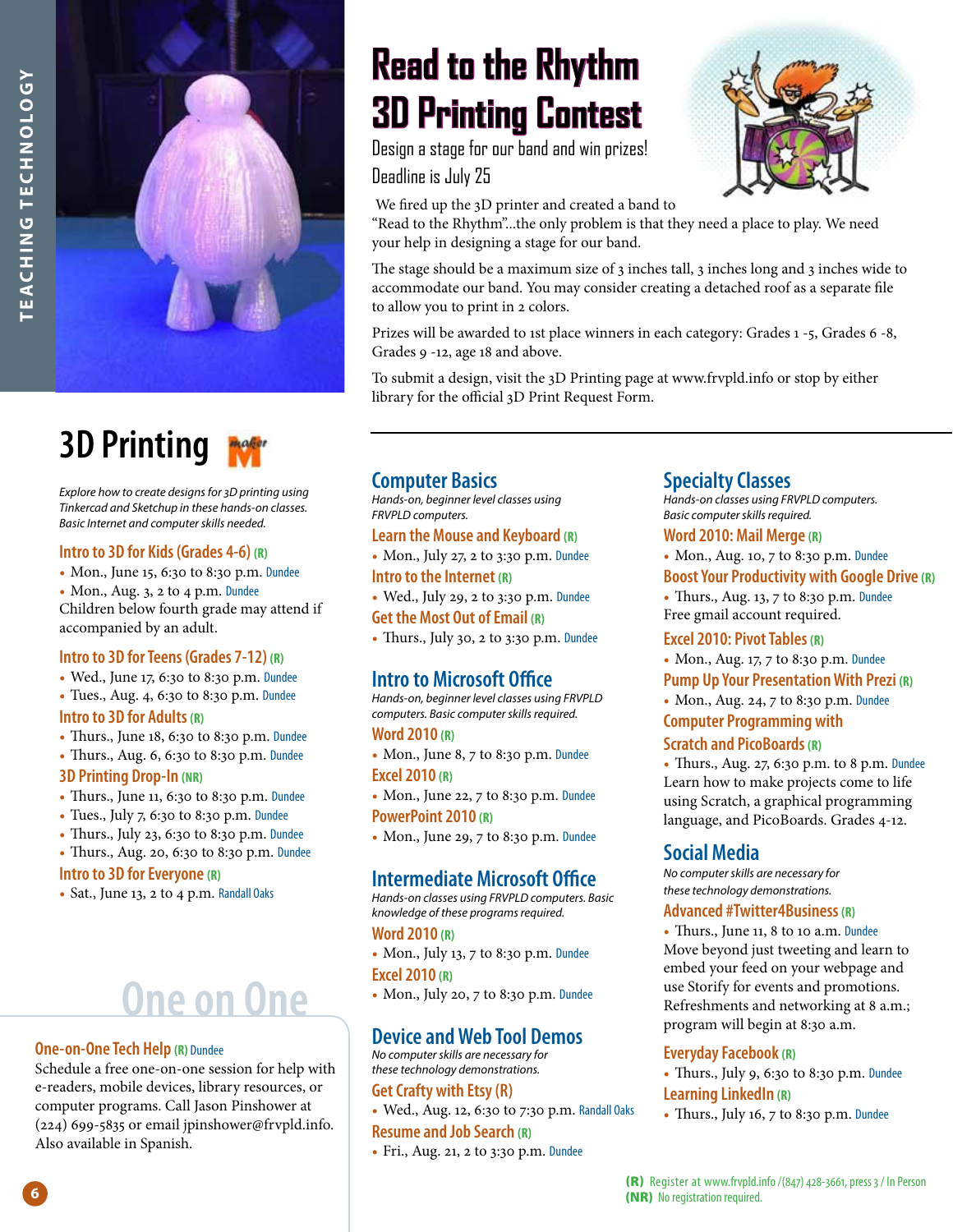**7**

#### **Introducción a Computadoras**

Clases interactivas usando las computadoras de la biblioteca. Con excepción de la Clase Parte Uno, se requiere conocimiento básico con el ratón y el teclado.

#### **Introducción a Computadoras Parte Uno: Lo Básico (R)**

• Miércoles, 1 de Julio, 7 a 8:30 p.m. Dundee Aprenda como usar el ratón y el teclado, como abrir un programa, guardar archivos y otras habilidades útiles. Ninguna habilidad con la computadora es necesaria para esta clase.

#### **Introducción a Computadoras Parte Dos: El Internet (R)**

• Miércoles, 8 de Julio, 7 a 8:30 p.m. Dundee Descubra todo lo que necesita saber para usar el Internet.

#### **Introducción a Computadoras Parte Tres: El Email (R)**

• Miércoles, 15 de Julio, 7 a 8:30 p.m. Dundee ¿Que es e-mail y como lo uso? Aprenda esto y mucho más en la última parte de esta serie.

#### **Microsoft Word en Español (R)**

• Domingo, 23 de Agosto, 2 a 3:30 p.m. Dundee Esta clase le dará a conocer MS Word, un programa para crear documentos. Descubriremos cómo crear y editar texto.

#### **Las Redes Sociales**

Clases interactivas usando las computadoras de la biblioteca. Requiere conocimiento básico con el ratón, el teclado e Internet.

#### **Facebook en Español (R)**

• Miércoles, 12 de Agosto, 7 a 8:30 p.m. Dundee Descubriremos lo que hace Facebook uno de los sitios de redes sociales más populares del mundo.

#### **Twitter en Español (R)**

• Miércoles, 19 de Agosto, 7 a 8:30 p.m. Dundee Aprenda cómo obtener el máximo provecho de este medio de comunicación social. Demostración.

#### **Skype en Español (R)**

• Miércoles, 26 de Agosto, 7 a 8:30 p.m. Dundee Manténgase en contacto con familiares y amigos a través de este servicio de Internet gratuito para las llamadas telefónicas y de vídeo. Demostración.

#### **Clases Especializadas**

Requiere conocimiento básico con el ratón, el teclado e Internet.

#### **Editando Fotos (R)**

• Domingo, 7 de Junio, 2 a 3:30 p.m. Dundee

Aprenda editar sus fotos digitales usando programas gratuitos. Demostración.

#### **Consejos Para Su Dispositivo (R)**

• Miércoles, 10 de Junio, 7 a 8:30 p.m. Dundee Tiene preguntas sobre su aparato? Venga para obtener consejos gratis para su teléfono inteligente, tableta o computadora portátil.

#### **Las Aplicaciones de Google (R)**

• Domingo, 21 de Junio, 2 a 3:30 p.m. Dundee Descubra el poder de las aplicaciones gratuitas de Google

(mapas, videos, calendarios, ect) que obtiene con su cuenta de correo electrónico, Gmail.

#### **Servicios de la biblioteca (R)**

• Miércoles, 24 de Junio, 7 a 8:30 p.m. Dundee La biblioteca ofrece muchos recursos y servicios. Aprenda de estos servicios y mucho más. Demostración.

#### **Seguridad de Datos (R)**

• Domingo, 12 de Julio, 2 a 3:30 p.m. Dundee

No se arriesgue a perder sus fotos, videos u otros datos. Conozca lo que es la "nube" y cómo usarlo y otros métodos para asegurar sus datos.

#### **Protéjase En El Internet (R)**

• Miércoles, 22 de Julio, 7 a 8:30 p.m. Dundee Protéjase y proteja su privacidad usando el Internet. Aprenda lo esencial de la seguridad en el Internet. Demostración.

#### **Proteja Su Aparato Inteligente (R)**

• Domingo, 26 de Julio, 2 a 3:30 p.m. Dundee

Protéjase y proteja su privacidad usando su teléfono inteligente o tableta. Aprenda lo esencial de la seguridad para sus aparatos. Demostración.

(R) Registra en www.frvpld.info /(847) 428-3661, oprima 3 / En Persona (NR) No es necesario incribirse.



## **SHOWTIMES**

*Drop in. Doors open 30 minutes before showtime for free popcorn and refreshments. Children under age 9 must be accompanied by an adult.*

**Into the Woods (PG; 2 hr. 4 min.)** • Wed., June 10, 6 p.m. Dundee

**Selma (PG-13; 2 hr. 8 min.)** • Thurs., July 30, at 6 p.m. Dundee

**The SpongeBob Movie: Sponge Out of Water (G; 1 hr. 33 min.)** • Sat., Aug. 29, 2 p.m. Dundee